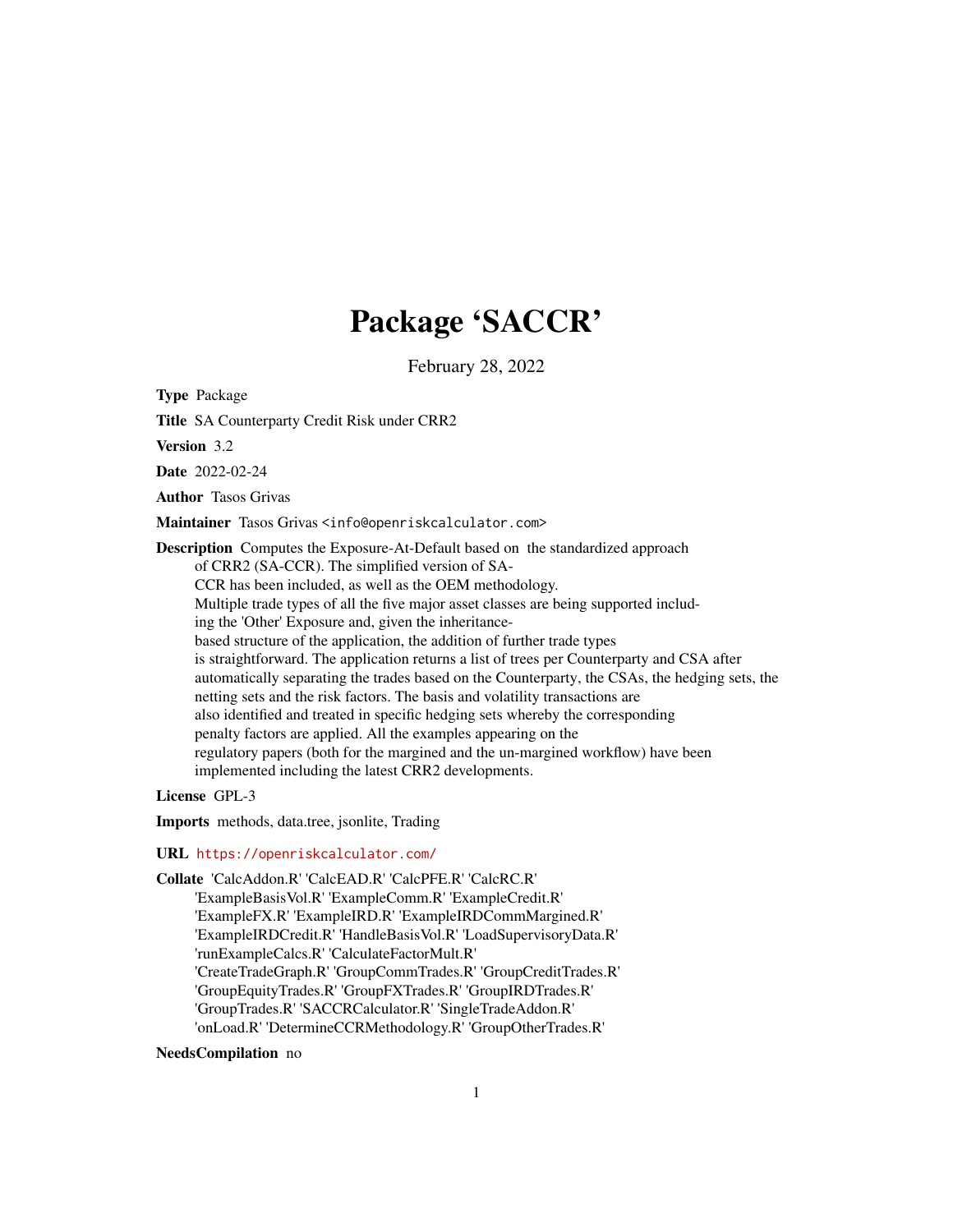2 CalcAddon 2 CalcAddon 2 CalcAddon 2 CalcAddon 2 CalcAddon 2 CalcAddon 2 CalcAddon 2 CalcAddon

RoxygenNote 7.1.1 Repository CRAN Repository/R-Forge/Project ccr Repository/R-Forge/Revision 55 Repository/R-Forge/DateTimeStamp 2022-02-26 11:42:38 Date/Publication 2022-02-28 09:40:13 UTC

# R topics documented:

| $\overline{2}$ |
|----------------|
| 3              |
| $\overline{4}$ |
| 5              |
| 5              |
| 6              |
| 7              |
| $\tau$         |
| 8              |
| 9              |
| 9              |
| 10             |
| -11            |
| -11            |
| 12             |
| -12            |
| -13            |
|                |

#### **Index** [15](#page-14-0)

CalcAddon *Calculates the Addon amount*

# Description

Calculates the amount of the addon for each heding/nettting set

# Usage

```
CalcAddon(trades_tree, MF, simplified = FALSE, OEM = FALSE)
```
<span id="page-1-0"></span>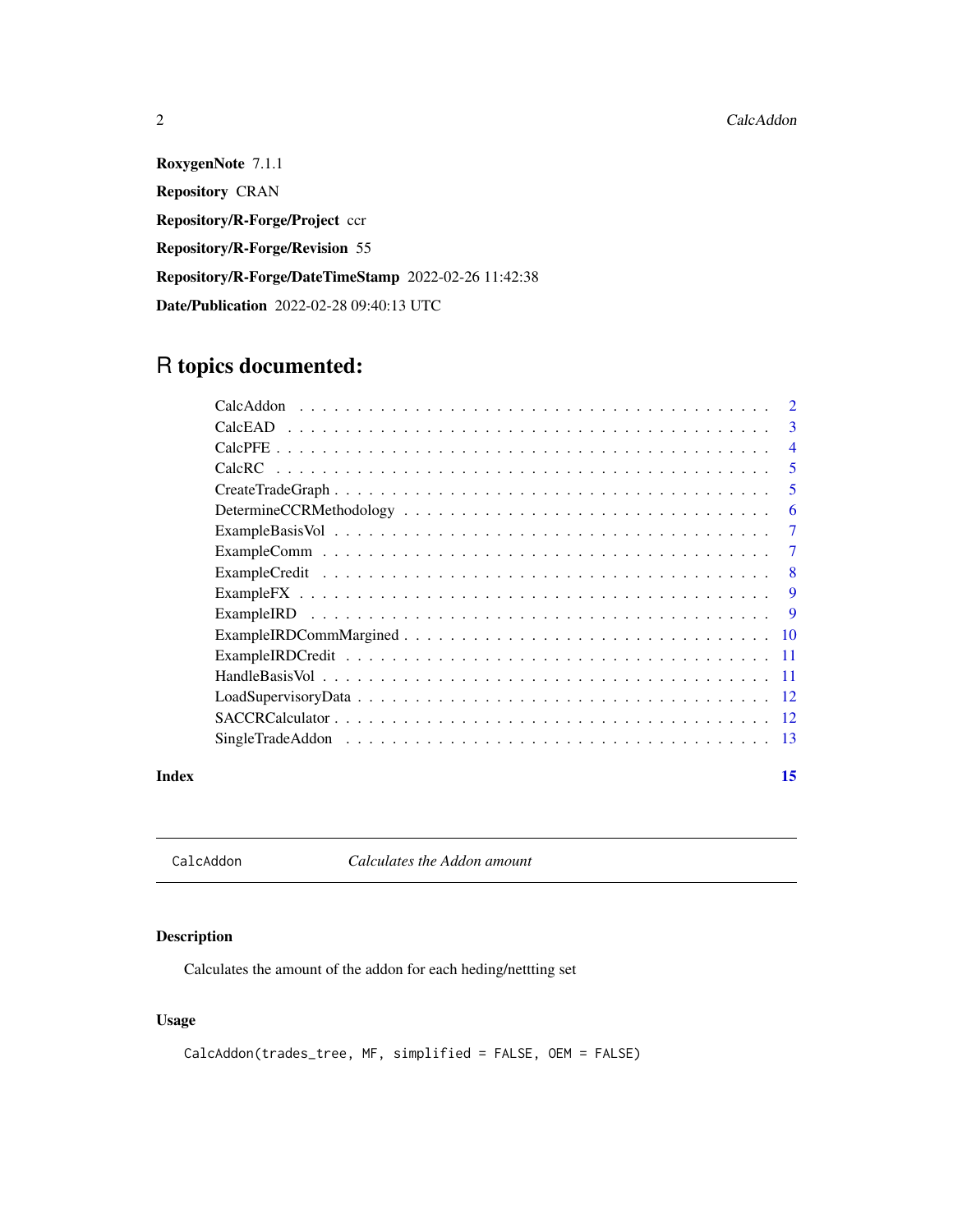#### <span id="page-2-0"></span>CalcEAD 3

#### Arguments

| trades_tree | A tree structure with the input trades                                                        |
|-------------|-----------------------------------------------------------------------------------------------|
| MF          | (Optional) The Maturity Factor based on the collateral agreement                              |
| simplified  | (optional) When TRUE, the add-ons will be calculated as per the simplified SA-<br><b>CCR</b>  |
| <b>OEM</b>  | (optional) When TRUE, the add-ons will be calculated as per the Original Ex-<br>posure Method |

# Value

The aggregate amount of the addon summed up for all the asset classes

#### Author(s)

Tasos Grivas <tasos@openriskcalculator.com>

#### References

Regulation (EU) 2019/876 of the European Parliament and of the Council of 20 May 2019 http://data.europa.eu/eli/reg/2019/8

CalcEAD *Calculates the EAD*

#### Description

Calculates the Exposure at Default

#### Usage

CalcEAD(RC, PFE)

# Arguments

| -RC        | the replacement cost          |
|------------|-------------------------------|
| <b>PFE</b> | the projected future exposure |

# Value

The Exposure-at-Default

# Author(s)

Tasos Grivas <tasos@openriskcalculator.com>

# References

Regulation (EU) 2019/876 of the European Parliament and of the Council of 20 May 2019 http://data.europa.eu/eli/reg/2019/8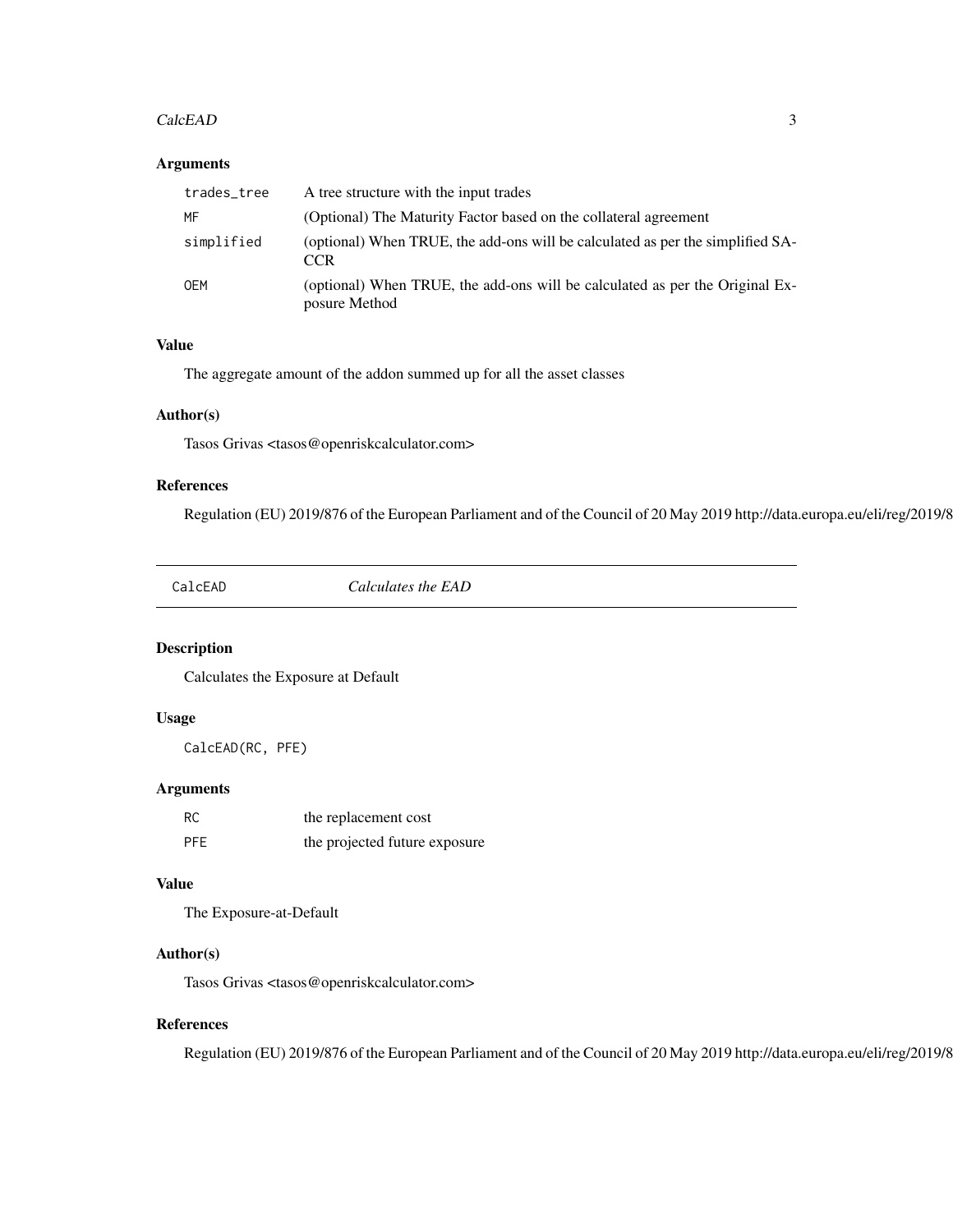#### Examples

#returns 1.4\*(60+500) = 784 EAD <- CalcEAD(60,500)

CalcPFE *Calculates the PFE*

# Description

Calculates the Projected Future Exposure (PFE) after applying the relevant multiplier. The purpose of this multiplier is to lessen the risk stemming from the addons in case of excess collateral

# Usage

CalcPFE(V\_C, V = 0,Addon\_Aggregate, simplified)

# Arguments

| V C             | the difference between the sum of the MtMs and the collateral                                    |  |
|-----------------|--------------------------------------------------------------------------------------------------|--|
| V               | the sum of MVs of the trades                                                                     |  |
| Addon_Aggregate |                                                                                                  |  |
|                 | the aggregate amount of the Addon                                                                |  |
| simplified      | (optional) When TRUE, the multiplier will be set to 1 as per the simplified $\&$<br>OEM approach |  |

# Value

The Projected Future Exposure (PFE)

# Author(s)

Tasos Grivas <info@openriskcalculator.com>

# References

Regulation (EU) 2019/876 of the European Parliament and of the Council of 20 May 2019 http://data.europa.eu/eli/reg/2019/876/oj

<span id="page-3-0"></span>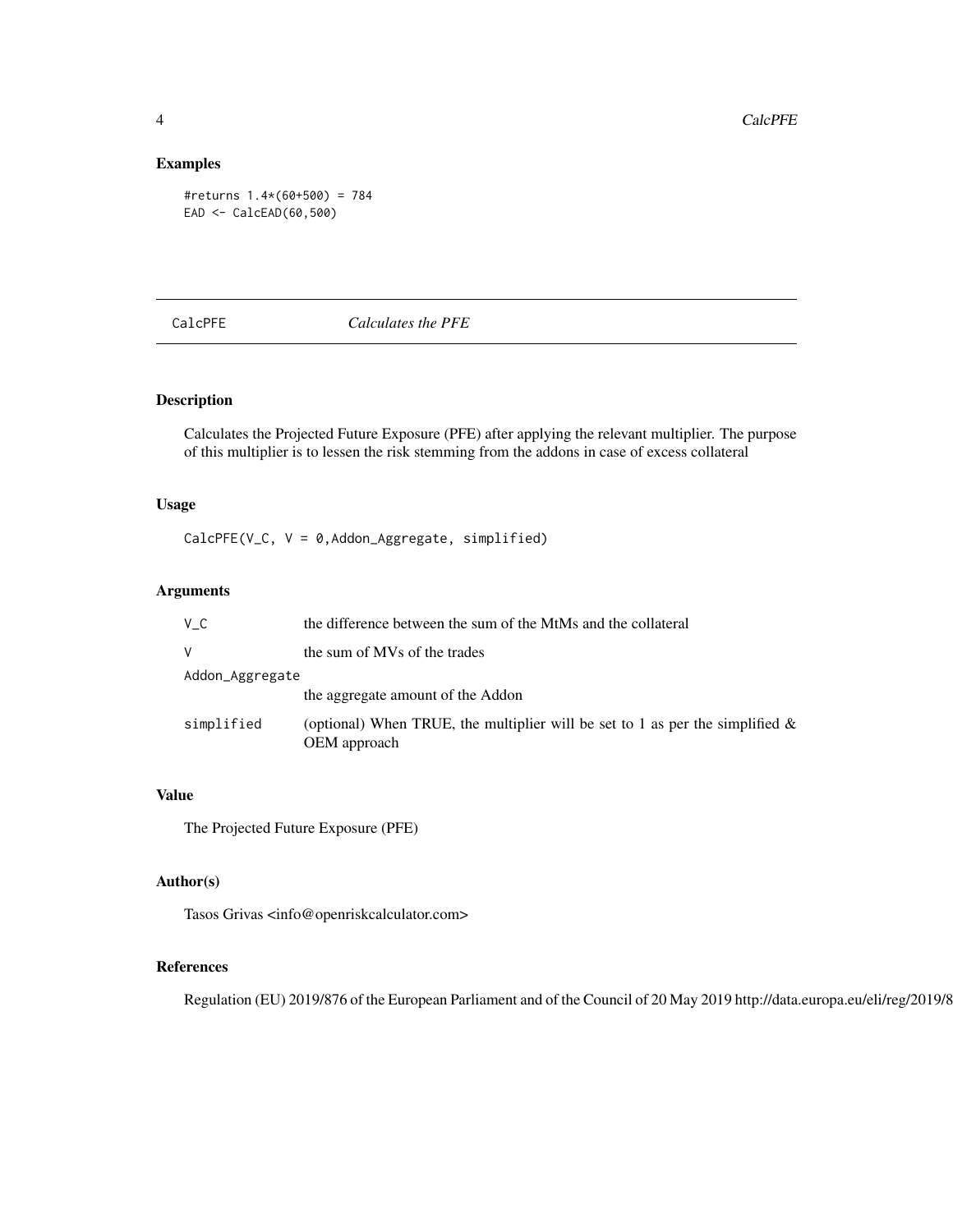<span id="page-4-0"></span>

# Description

Calculates the Replacement Cost(RC) and the sum of the MtMs for all the trades

# Usage

```
CalcRC(trades, csa, collaterals, simplified, ignore_margin = FALSE)
```
# Arguments

| trades        | The full list of the Trade Objects                                                           |
|---------------|----------------------------------------------------------------------------------------------|
| csa           | (Optional) The CSA objects                                                                   |
| collaterals   | (Optional) The collaterals Objects                                                           |
| simplified    | (optional) When TRUE, collaterals will be ignored as per the simplified $\&$ OEM<br>approach |
| ignore_margin | (optional) if TRUE, the margin agreement workflow will be turned off                         |

# Value

The replacement Cost and the sum of the MtMs

#### Author(s)

Tasos Grivas <tasos@openriskcalculator.com>

# References

Regulation (EU) 2019/876 of the European Parliament and of the Council of 20 May 2019 http://data.europa.eu/eli/reg/2019/8

CreateTradeGraph *Creates a tree-like structure of a list of trades*

# Description

Creates a tree-like structure describing the various hedging sets / risk factors that that the input trades can be broken into

#### Usage

CreateTradeGraph(trades)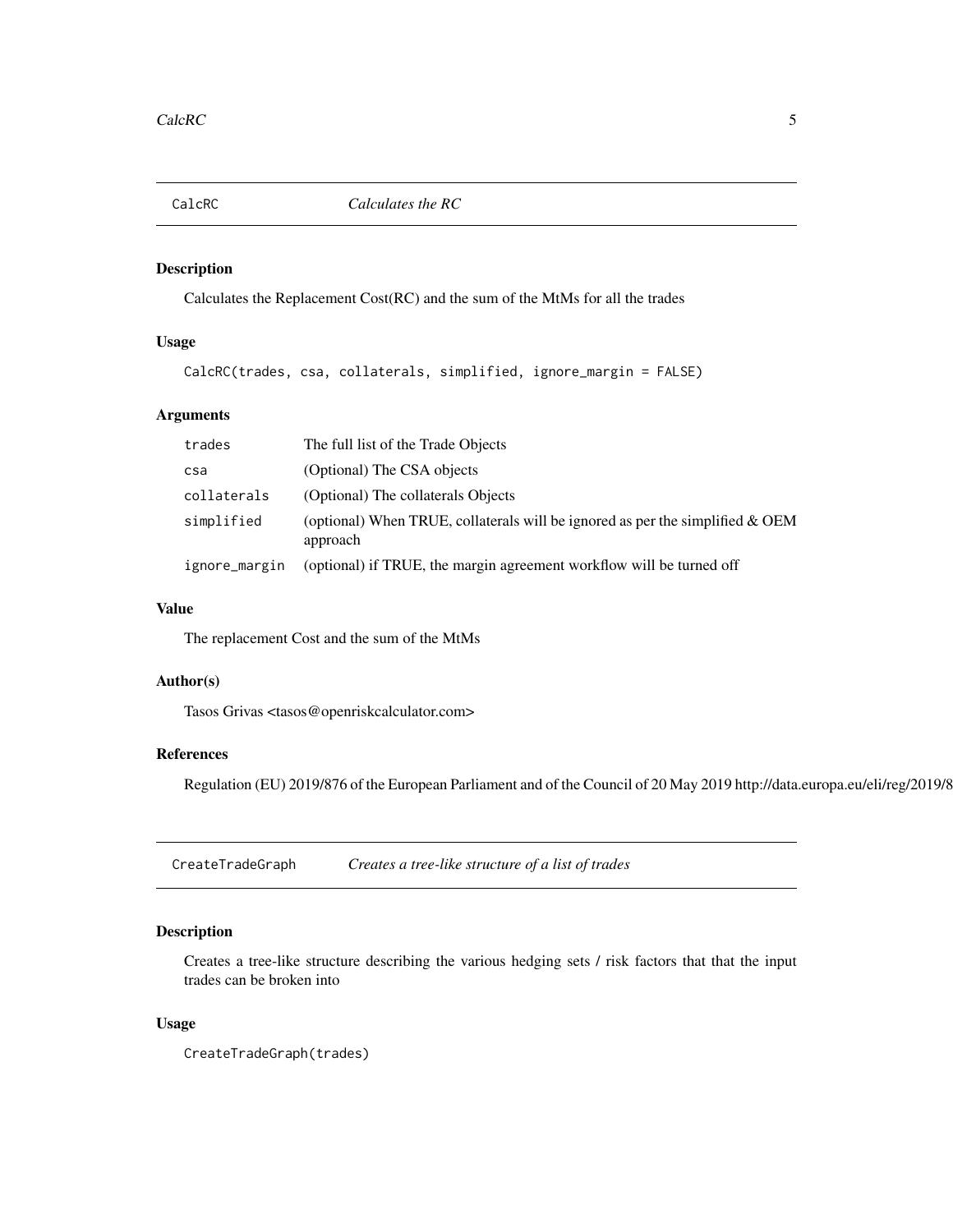#### <span id="page-5-0"></span>Arguments

trades The full list of the Trade Objects

# Value

A tree structure based on hedging/netting sets and basis/volatility transactions

#### Author(s)

Tasos Grivas <tasos@openriskcalculator.com>

DetermineCCRMethodology

*Specifies the CCR methodology*

#### Description

Determines the CCR methodology that the institution is eligible to utilize. The regulator allows the institutions to select less complicated methodologies when the derivatives trading business is negligible

#### Usage

DetermineCCRMethodology(trades\_filename, total\_assets)

#### Arguments

trades\_filename the file holding the trades of the portfolio total\_assets the total assets of the institution in mio EUR

#### Value

The CCR methodology that the institution is eligible to utilize

#### Author(s)

Tasos Grivas <info@openriskcalculator.com>

#### References

Regulation (EU) 2019/876 of the European Parliament and of the Council of 20 May 2019 http://data.europa.eu/eli/reg/2019/876/oj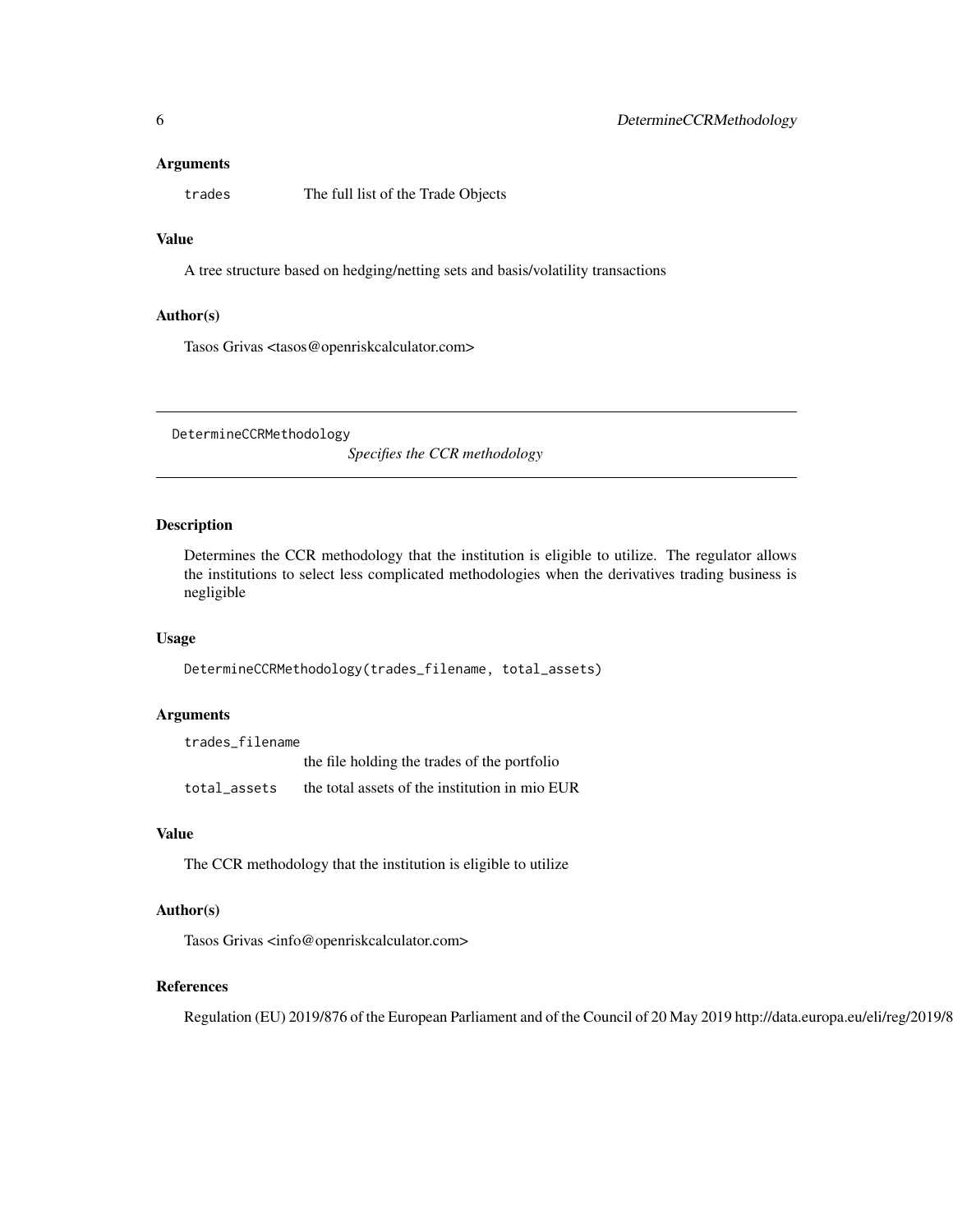<span id="page-6-0"></span>ExampleBasisVol *Basis+Volatility trades Example*

# Description

Calculates the Exposure at Default for a trade set containing basis and volatility transactions

#### Usage

```
ExampleBasisVol(JSON = FALSE)
```
# Arguments

JSON (optional) if TRUE it returns a json string

# Value

The exposure at default

#### Author(s)

Tasos Grivas <tasos@openriskcalculator.com>

#### References

Regulation (EU) 2019/876 of the European Parliament and of the Council of 20 May 2019 http://data.europa.eu/eli/reg/2019/876/oj

ExampleComm *Commodities Example*

#### Description

Calculates the Exposure at Default for the Commodities example as given in the Basel III regulatory paper

#### Usage

ExampleComm(JSON = FALSE)

#### Arguments

JSON (optional) if TRUE it returns a json string

# Value

The exposure at default (expected value based on the Basel paper is 5406)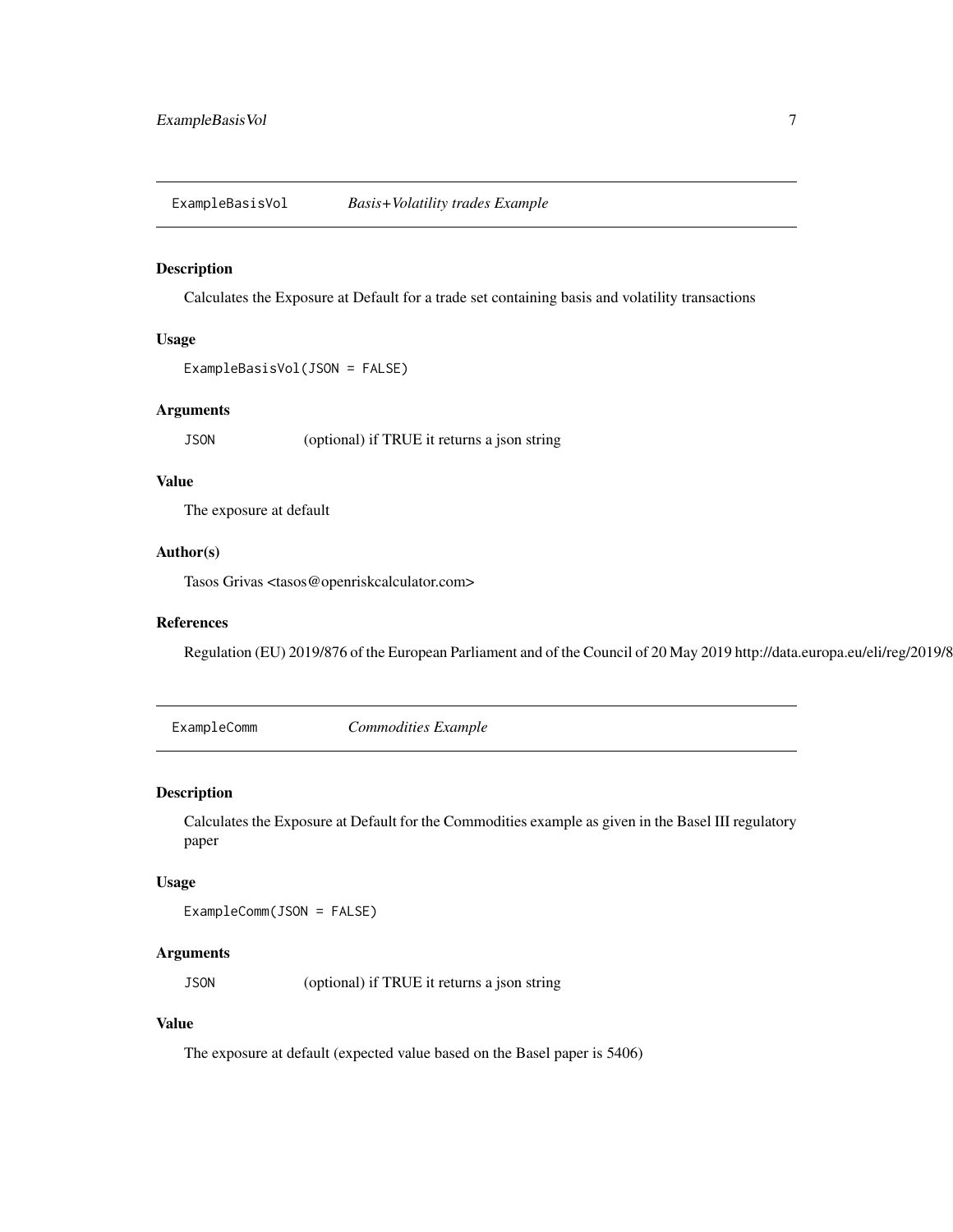# <span id="page-7-0"></span>Author(s)

Tasos Grivas <tasos@openriskcalculator.com>

#### References

Basel Committee: The standardised approach for measuring counterparty credit risk exposures http://www.bis.org/publ/bcbs279.htm

ExampleCredit *Credit Products Example*

# Description

Calculates the Exposure at Default for the Credit example as given in the Basel III regulatory paper

#### Usage

ExampleCredit(JSON = FALSE)

#### Arguments

JSON (optional) if TRUE it returns a json string

# Value

The exposure at default (expected value based on the Basel paper is 381)

# Author(s)

Tasos Grivas <tasos@openriskcalculator.com>

# References

Basel Committee: The standardised approach for measuring counterparty credit risk exposures http://www.bis.org/publ/bcbs279.htm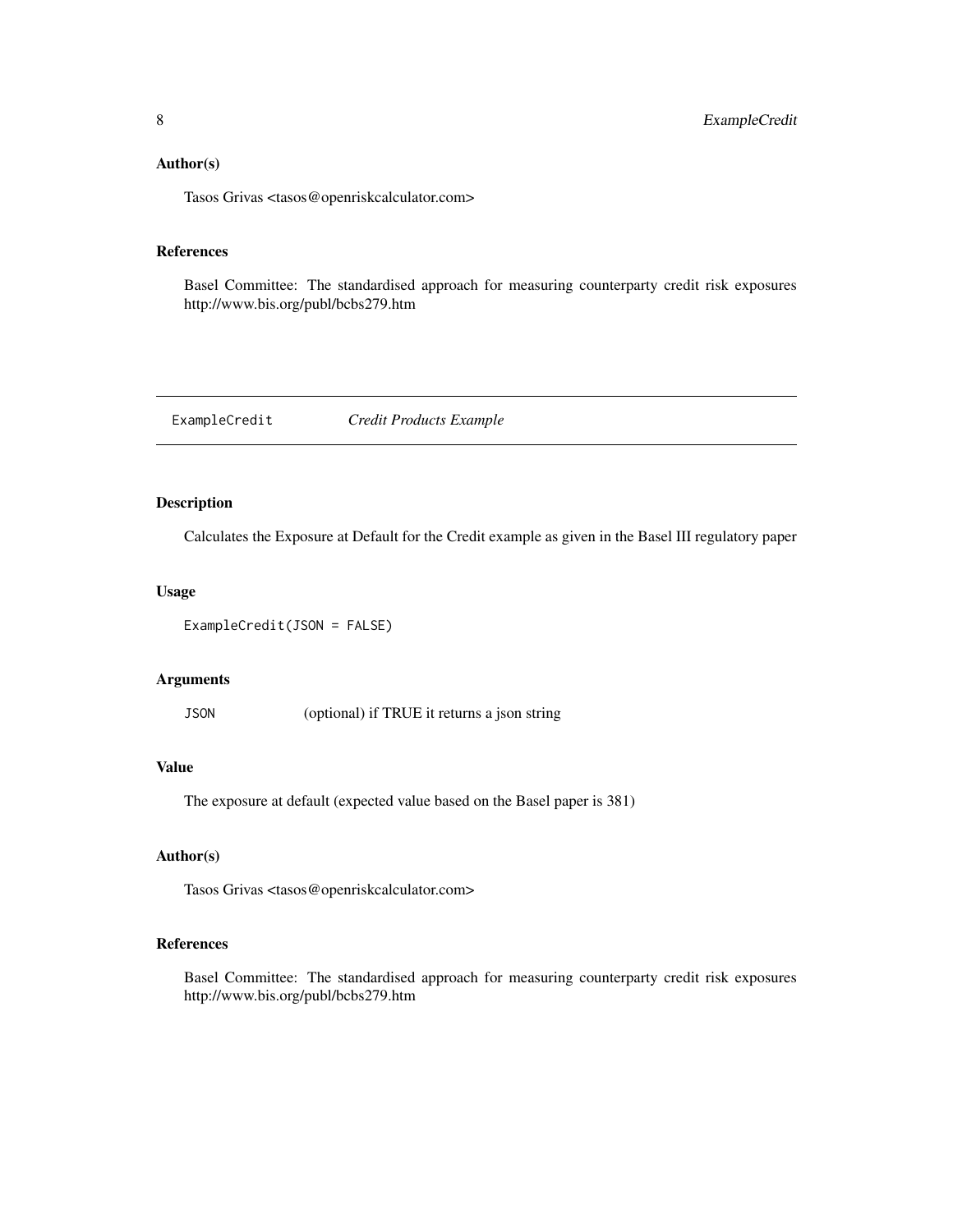<span id="page-8-0"></span>

# Description

Calculates the Exposure at Default for the FX product type

#### Usage

ExampleFX(JSON = FALSE)

# Arguments

JSON (optional) if TRUE it returns a json string

# Value

The exposure at default

#### Author(s)

Tasos Grivas <tasos@openriskcalculator.com>

#### References

Basel Committee: The standardised approach for measuring counterparty credit risk exposures http://www.bis.org/publ/bcbs279.htm

ExampleIRD *IRDs Example*

#### Description

Calculates the Exposure at Default for the IRD example as given in the Basel III regulatory paper

#### Usage

ExampleIRD(JSON = FALSE)

#### Arguments

JSON (optional) if TRUE it returns a json string

# Value

The exposure at default (expected value based on the Basel paper is 569)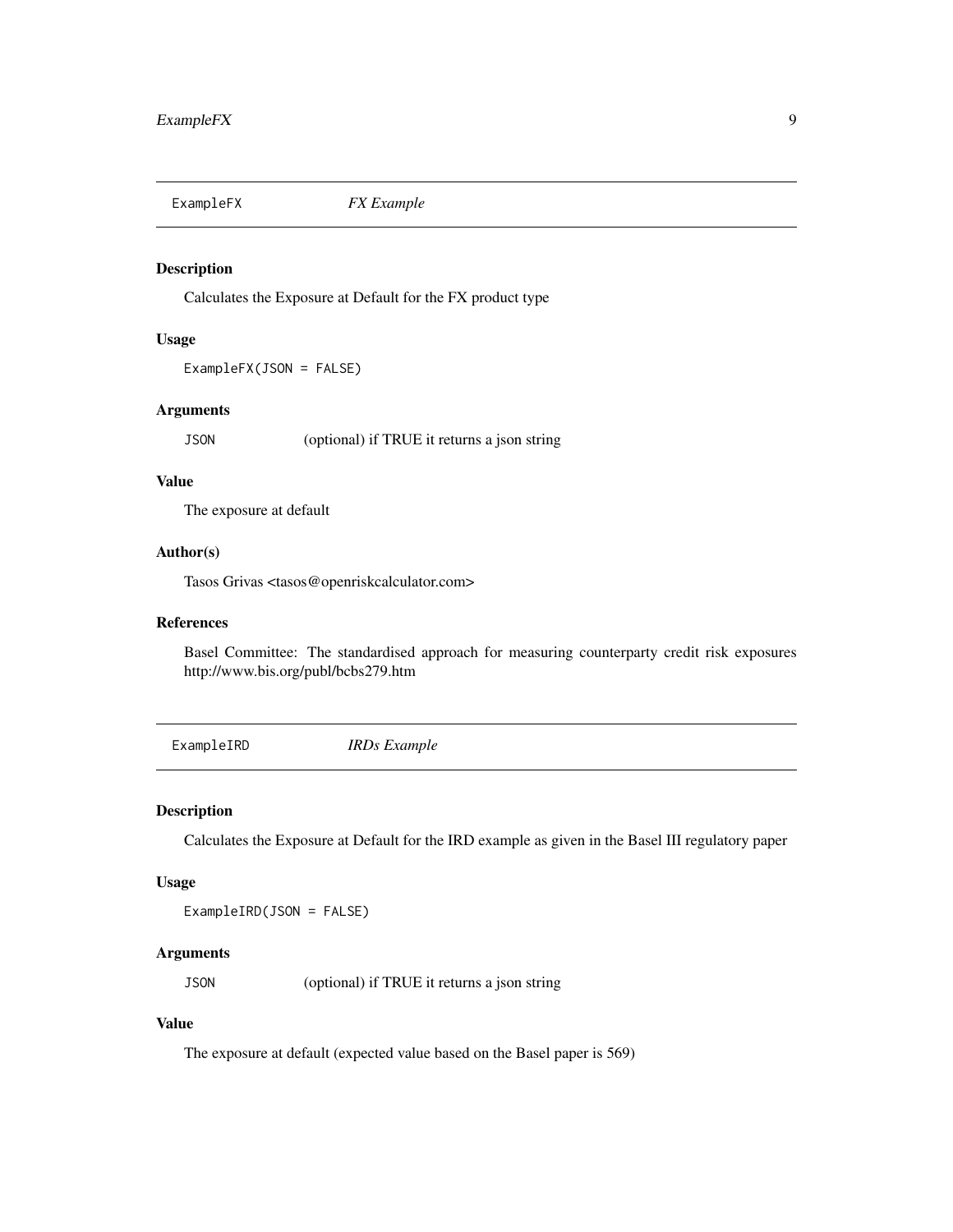#### <span id="page-9-0"></span>Author(s)

Tasos Grivas <tasos@openriskcalculator.com>

# References

Basel Committee: The standardised approach for measuring counterparty credit risk exposures http://www.bis.org/publ/bcbs279.htm

ExampleIRDCommMargined

*Margined IRDs+Commodity Example*

### Description

Calculates the Exposure at Default for the margined IRDs + Commodity example as given in the Basel III regulatory paper

#### Usage

ExampleIRDCommMargined(JSON = FALSE)

#### Arguments

JSON (optional) if TRUE it returns a json string

#### Value

The exposure at default (expected value based on the Basel paper is 1879)

# Author(s)

Tasos Grivas <tasos@openriskcalculator.com>

# References

Basel Committee: The standardised approach for measuring counterparty credit risk exposures http://www.bis.org/publ/bcbs279.htm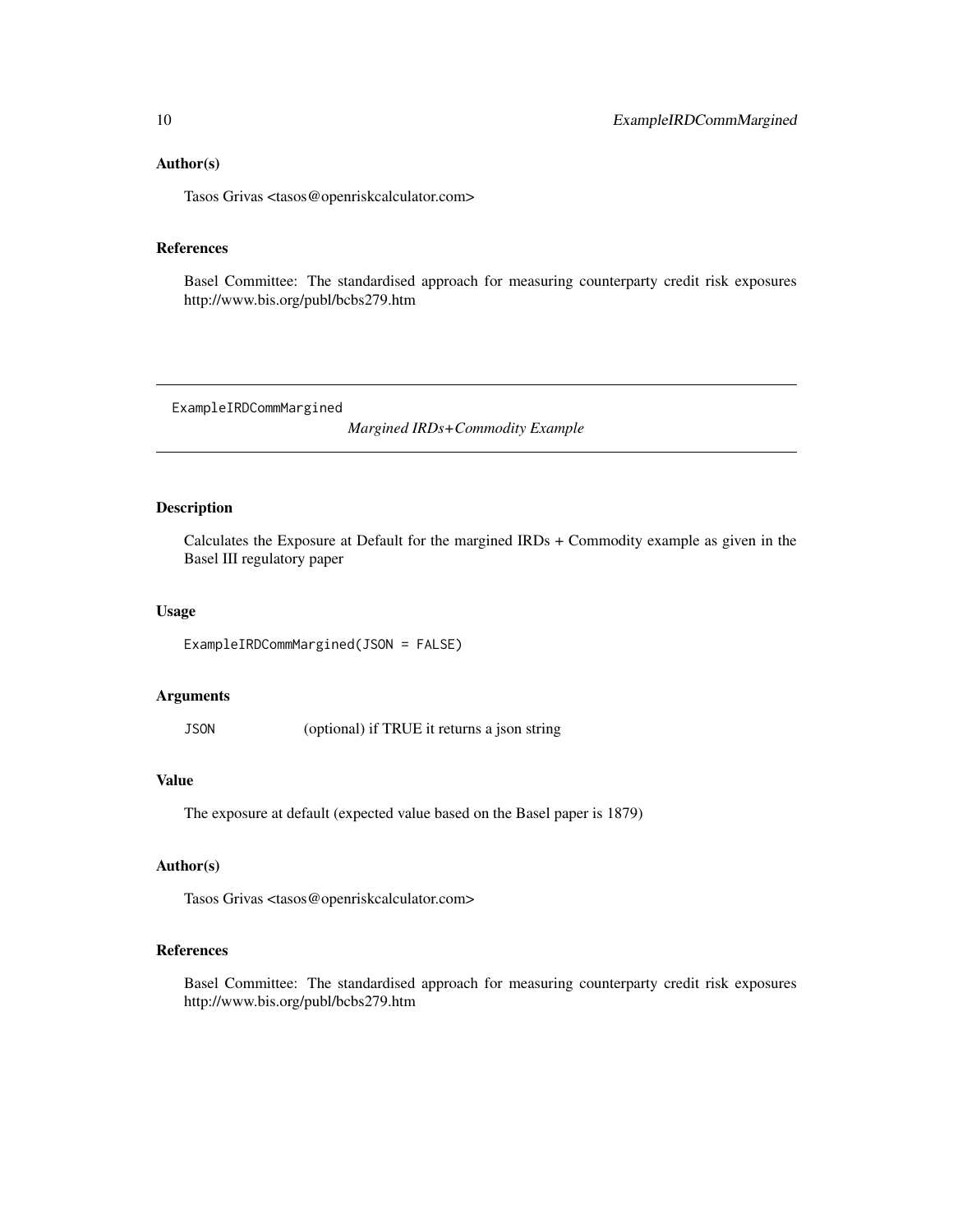<span id="page-10-0"></span>ExampleIRDCredit *IRDs+Commodity Example*

# Description

Calculates the Exposure at Default for the IRDs + Commodity example as given in the Basel III regulatory paper

#### Usage

```
ExampleIRDCredit(JSON = FALSE)
```
#### Arguments

JSON (optional) if TRUE it returns a json string

#### Value

The exposure at default (expected value based on the Basel paper is 936)

# Author(s)

Tasos Grivas <tasos@openriskcalculator.com>

# References

Basel Committee: The standardised approach for measuring counterparty credit risk exposures http://www.bis.org/publ/bcbs279.htm

HandleBasisVol *Splits trades in being basis, volatility or 'normal' transactions*

#### Description

Receives a list of trades and splits them according to being basis, volatility or 'normal' transactions

#### Usage

HandleBasisVol(trades)

#### Arguments

trades The full list of the Trade Objects

# Value

A list depicting which trade IDs fall under each hedging set.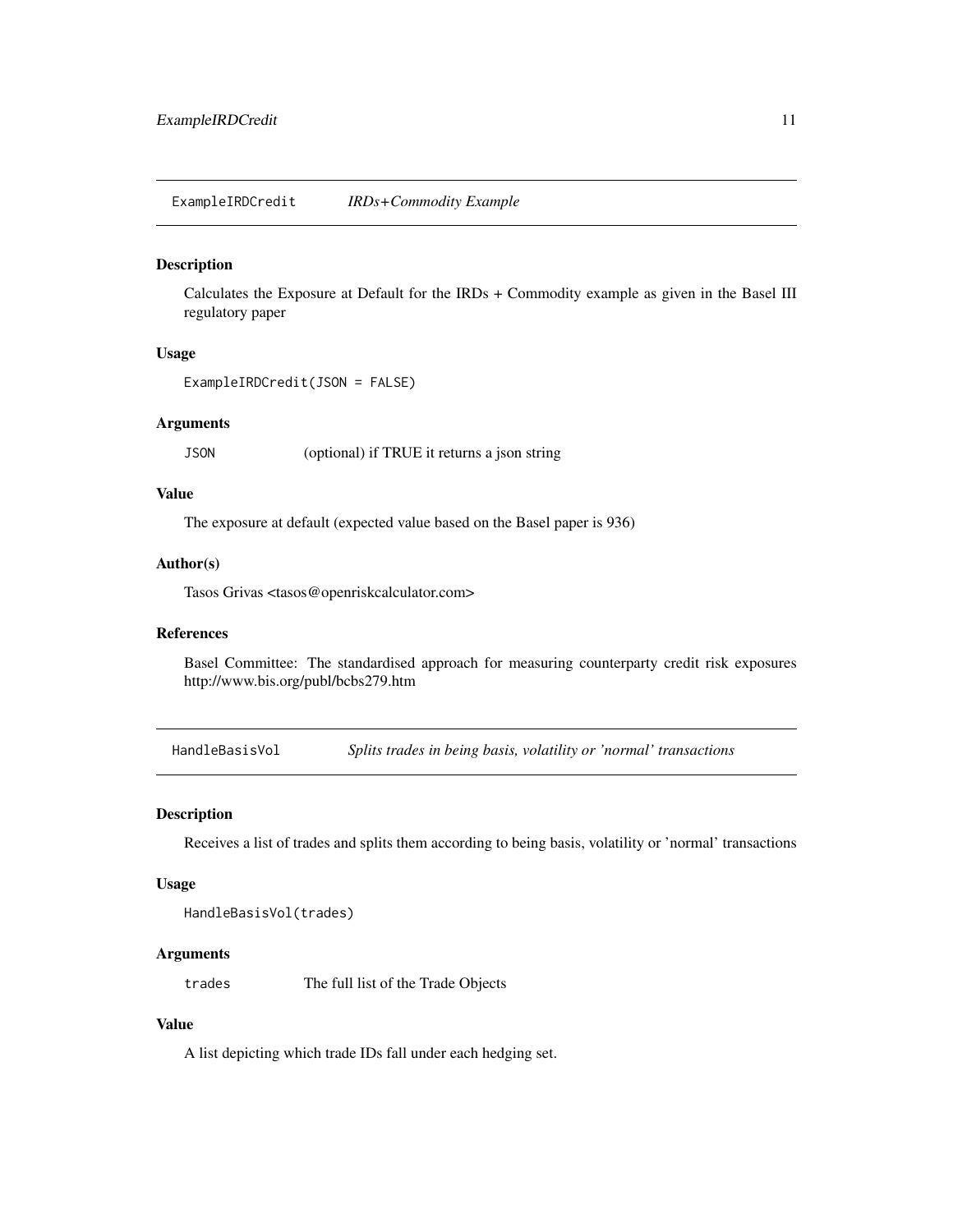#### <span id="page-11-0"></span>Author(s)

Tasos Grivas <tasos@openriskcalculator.com>

#### References

Regulation (EU) 2019/876 of the European Parliament and of the Council of 20 May 2019 http://data.europa.eu/eli/reg/2019/876/oj

LoadSupervisoryData *Supervisory Data Loading*

# Description

Loads the supervisory data (factors, correlation and option volatility) for each Asset Class and SubClass

#### Usage

```
LoadSupervisoryData()
```
#### Value

A data frame with the required data

### Author(s)

Tasos Grivas <tasos@openriskcalculator.com>

#### References

Regulation (EU) 2019/876 of the European Parliament and of the Council of 20 May 2019 http://data.europa.eu/eli/reg/2019/8

SACCRCalculator *SA-CCR Calculator*

# Description

Returns a tree structure depicting the add-on calculations on different hedging/netting sets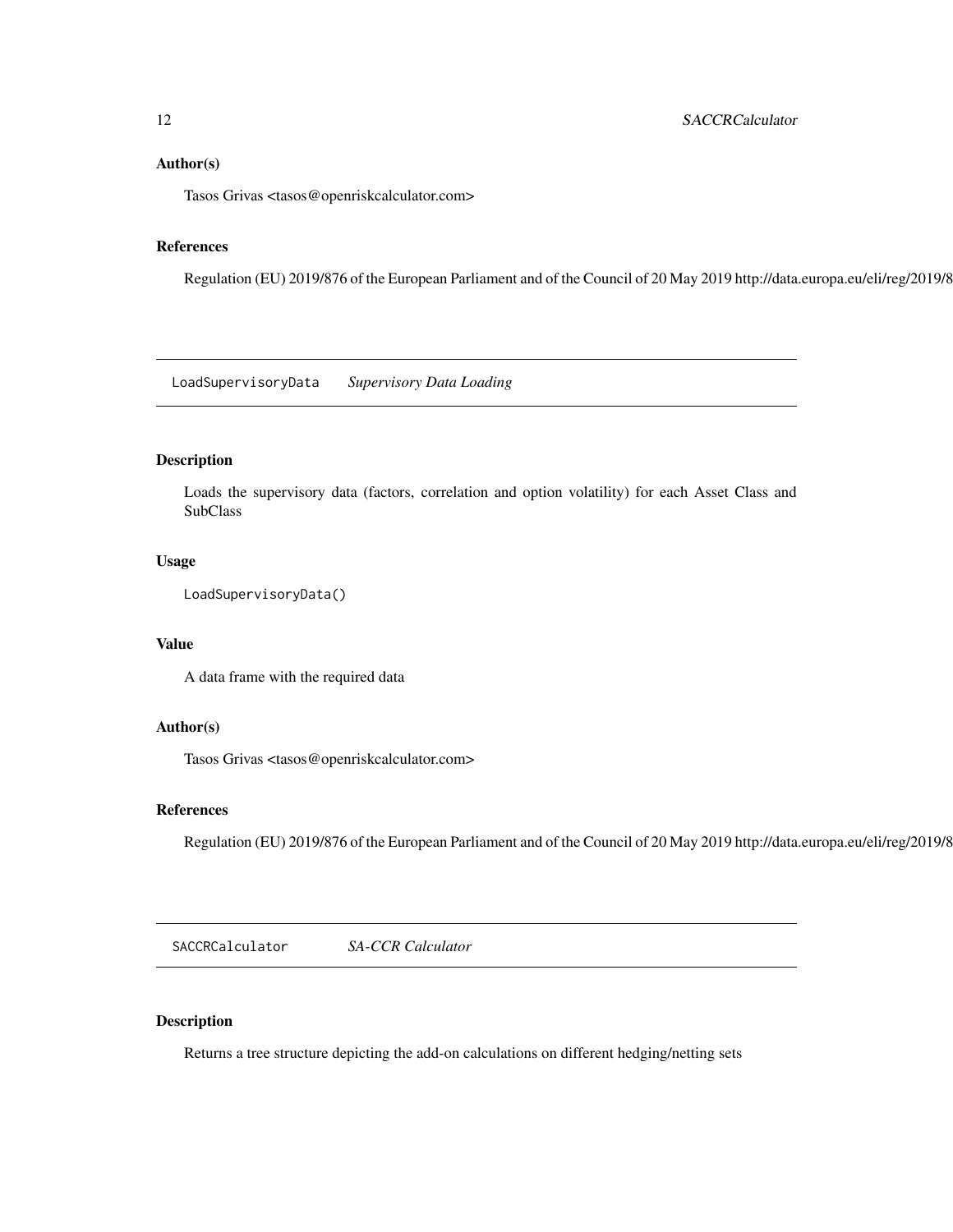# <span id="page-12-0"></span>SingleTradeAddon 13

# Usage

```
SACCRCalculator(
  trades_filename,
  csa_filename,
  coll_filename,
  JSON = FALSE,
  simplified = FALSE,
  OEM = FALSE,
  export_results = FALSE,
  ignore_margin = FALSE
\mathcal{L}
```
#### Arguments

trades\_filename

|               | a .csv file containing the trades                                                            |
|---------------|----------------------------------------------------------------------------------------------|
| csa_filename  | a .csv file containing CSAs                                                                  |
| coll_filename | a .csv file containing collaterals                                                           |
| <b>JSON</b>   | (optional) if TRUE it returns a json string                                                  |
| simplified    | (optional) if TRUE, the simplified SA-CCR is being calculated                                |
| <b>OEM</b>    | (optional) if TRUE, the Original Exposure Method is being calculated                         |
|               | export_results (optional) if TRUE, a csy with the exposure at the top level will be exported |
| ignore_margin | (optional) if TRUE, the margin agreement workflow will be turned off                         |

# Value

The relevant exposure trees

### Author(s)

Tasos Grivas <tasos@openriskcalculator.com>

# References

Regulation (EU) 2019/876 of the European Parliament and of the Council of 20 May 2019 http://data.europa.eu/eli/reg/2019/876/oj

SingleTradeAddon *Calculates the addon information*

# Description

Calculates the addon information (including Adj notional, superv delta etc) for each trade

# Usage

SingleTradeAddon(trade, MF)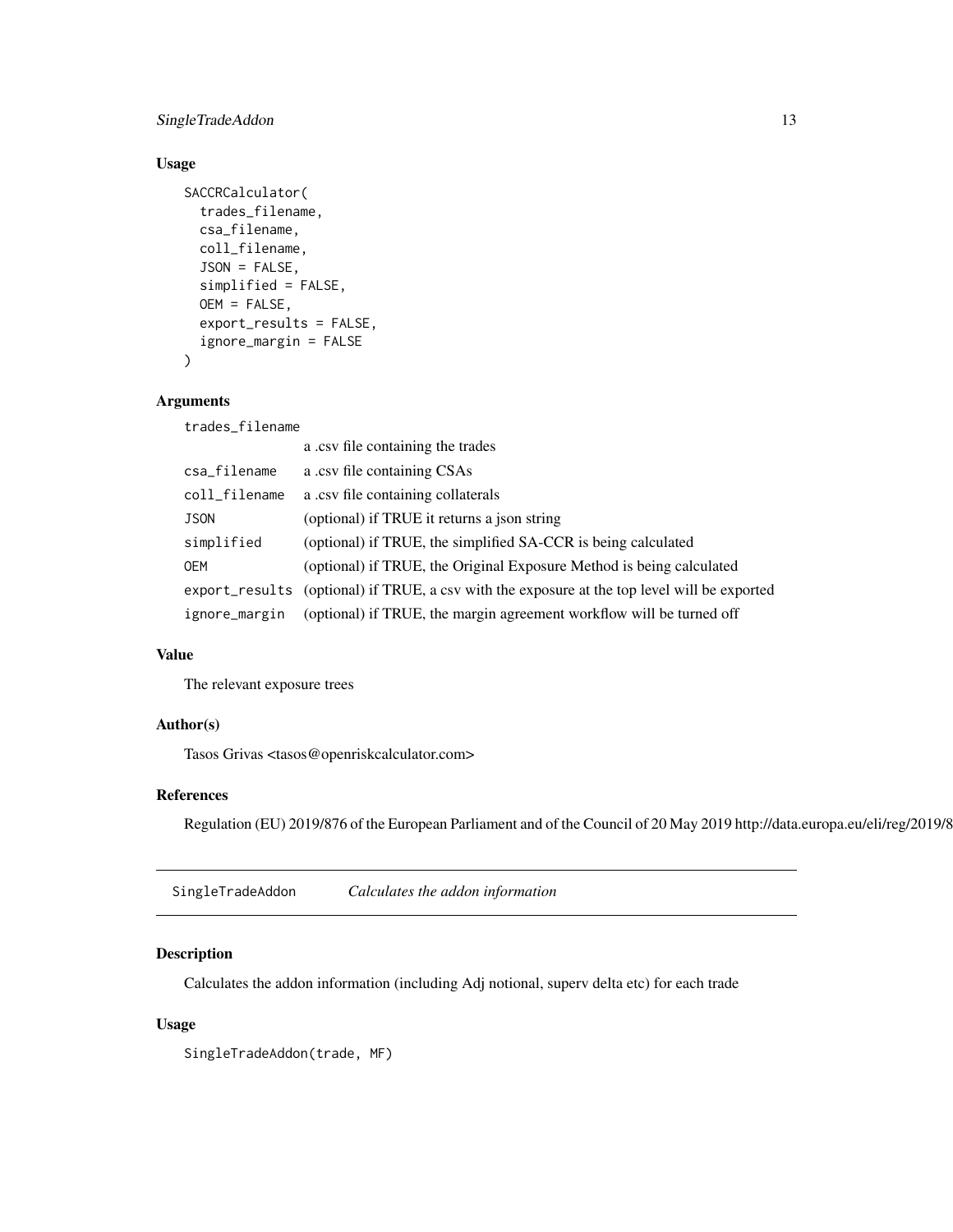# Arguments

| trade | A trade object                                                   |
|-------|------------------------------------------------------------------|
| MF    | (Optional) The Maturity Factor based on the collateral agreement |

# Value

A list of addon information

# Author(s)

Tasos Grivas <tasos@openriskcalculator.com>

# References

Regulation (EU) 2019/876 of the European Parliament and of the Council of 20 May 2019 http://data.europa.eu/eli/reg/2019/8